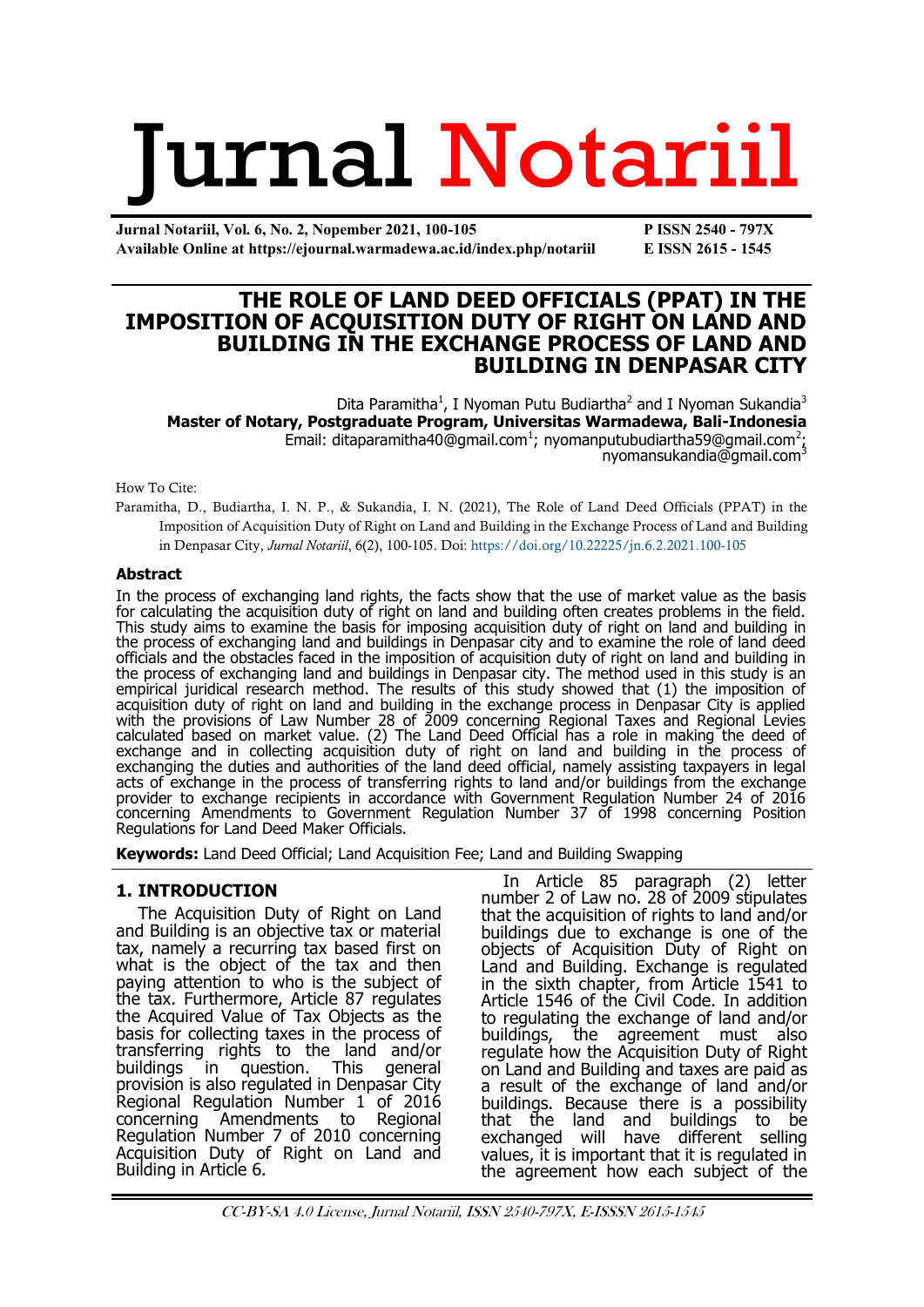*The Role of Land Deed Officials (PPAT) in the Imposition of Acquisition Duty of Right on Land and Building in the Exchange Process of Land and Building in Denpasar City Jurnal Notariil, 6 (2) 2021, 101*

exchange agreement will pay the Acquisition Duty of Right on Land and Building. So that the parties can know what must be done to carry out the contents of the agreement in accordance with the applicable laws and regulations.

The imposition of Acquisition Duty of Right on Land and Building must have a clear and strong legal basis so that it is obeyed by the community and related parties because the purpose of the establishment of Law no. 28 of 2009 is that acquisition duty of right on land and building will become an important source of regional income to finance the implementation of regional development. The exchange of land rights is not always the object of the transaction in the same working area of the Land Deed Official  $(PPAT)$ , in the sense that on the one hand, the object of the exchange is between districts or provinces. This can be done by Land Deed Official (PPAT) because it is based on Government Regulation of the Republic of Indonesia Number 24 of 2016 on Amendment Number 37 of 1998 concerning the Regulation of the Position of Land Deed Officials as referred to in Article 4 paragraph (2) namely the deed of exchange, deed of entry into the company, and a deed of sharing of joint rights regarding several rights to land and ownership rights to an apartment unit which are not all located within the working area of a Land Deed Official (PPAT) can be made by a Land Deed Official (*PPAT*) whose working area includes one parcel of land or an apartment unit whose rights are the object of legal action in the deed.

In practice, in the process of exchanging land rights, the facts show that the use of market value as the basis for calculating acquisition duty of right on land and building often creates problems in the field, because it is not uncommon for the tax rate benchmark submitted by taxpayers based on the sales value of taxable object to be deemed inappropriate by tax officials, but finally, the tax officer in the verification/validation process requested that the value be changed and adjusted according to the tax officer's assessment, namely market value and sales value of taxable object. This can happen because it is a natural thing that in general people want to pay taxes lightly so that the value stated in the deed and used as the basis for calculating acquisition duty of right on land and building does not match the actual facts that have been agreed by the parties.

Several studies have previously conducted a similar study with this present study, they are [Yohana \(2021\), Gupito](#page-5-0)  [\(2020\), Ravianto \(2017\).](#page-5-0) The study conducted by Yohana (2021) examined 1) Arrangements for the transfer of land rights in the Sale-Purchase Deed made before the PPAT. 2). Position of the Deed of Sale and Purchase, which payment has not been fully paid. 3). PPAT responsibility for the preparation of the Sale and Purchase Deed, the payment of which has not been fully paid. The results of this study showed that 1) The PPAT of the Official for Making Land Deeds is appointed by the government, in this case the National Land Agency with certain duties and authorities in the transfer of land rights, deeds of assignment of land rights, and deeds of granting power to impose mortgage rights as regulated in the prevailing laws and regulations. PPAT has responsibility for the deed it makes, namely administrative responsibility, civil responsibility and criminal responsibility. 2). Whereas if the PPAT has been negligent either intentionally or unintentionally made a Sale and Purchase Deed even though the land payment has not been paid off so that it is detrimental to the PPAT client, then the PPAT will be liable administratively and can also be sued to be accountable for its negligence in civil terms. 3). Efforts made by the Official for Making Land Deeds (PPAT) if the payment for the sale and purchase of land has not been paid off is by making a Sale and Purchase Agreement (PPJB). The land sale and purchase agreement was made because one of the conditions for the implementation of the Land Sale and Purchase Deed had not been fulfilled, namely the payment of land which had to be paid in full according to the agreed price. After paying off the remaining payment, then a Sale and Purchase Deed can be made. Meanwhile, the study conducted by Gupito (2020) analyzed the role of Land Deed Making Officials (PPAT) in optimizing the collection of Transfer of Land and Building Rights (BPHTB) in order to achieve legal certainty in Sleman Regency and identify the obstacles for PPAT in optimizing BPHTB collection in order to realize legal certainty in Sleman Regency. The results of this study revealed that (1) as the vanguard of PPAT in optimizing BPHTB payments in Sleman Regency, namely providing accurate information to taxpayers about the basis for the imposition of BPHTB in accordance with the Sleman Regency Regional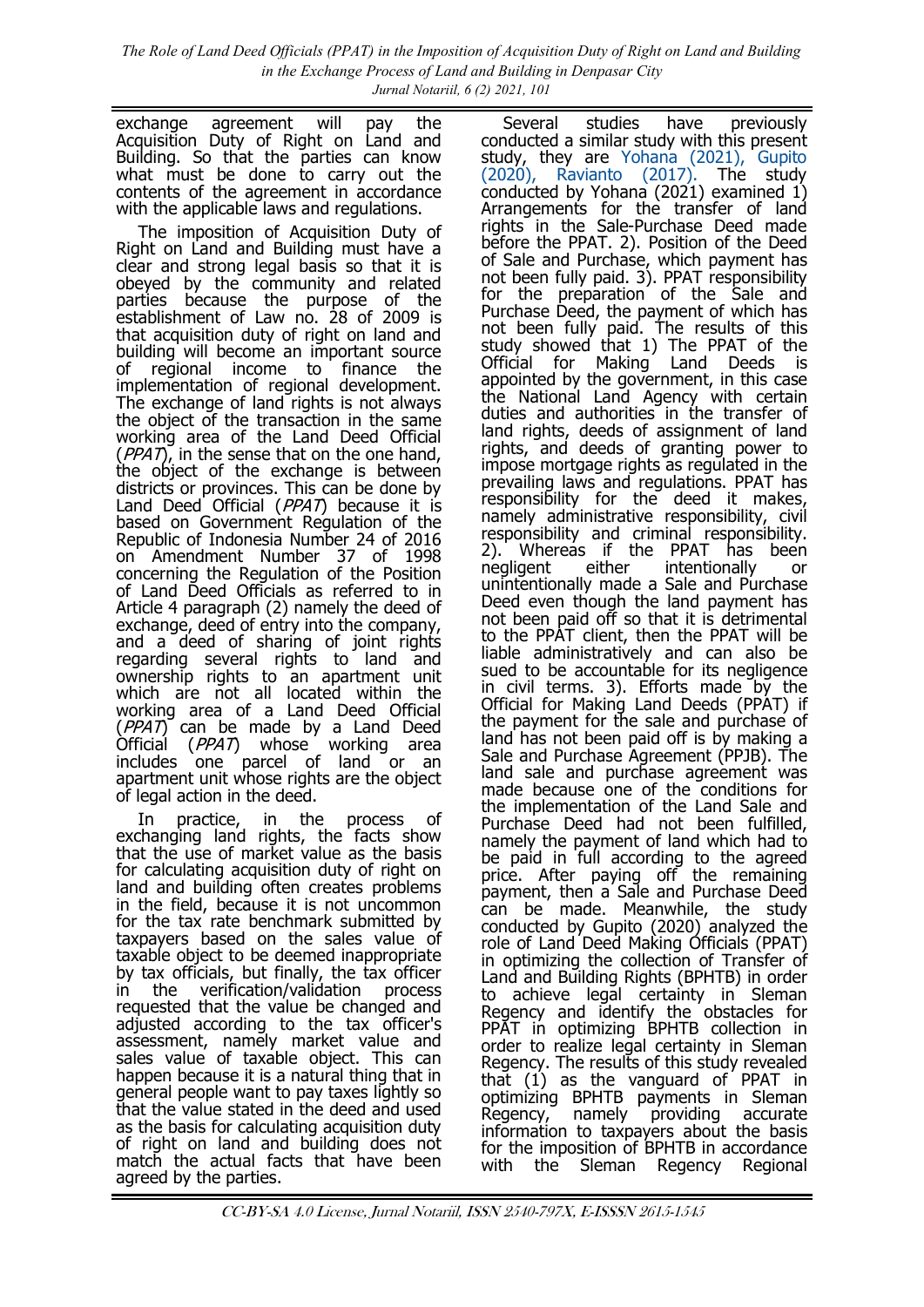Regulation and appealing to prospective taxpayers to provide real information data on the amount of the sale and purchase price of land as the basis for the calculation of BPHTB tax. This is the key to creating legal certainty for the Sleman Regency government itself and taxpayers, the realization of this condition will lead optimiation of BPHTB collection in Sleman Regency. (2) The obstacles come from taxpayers from taxpayer ignorance, past buying and selling transactions, to dishonesty from taxpayers in BPHTB payments. It is PPAT's duty to explain and escort taxpayers in the BPHB collection process to comply with the Sleman Regency Regional Regulation. Another similar study has previously been conducted by Ravianto (2017) that examine the dynamics of management BPHTB after redirected into tax areas as well as to examine the role of Conveyancer to support the implementation of the regulations of the Surakarta Area No. 13 Year 2010 against the application of the system of self assessment on ballots in buying and selling BPHTB rights over land and buildings. The results of this study showed that a transfer of tax areas become BPHTB Surakarta is the right policy to improve the fiscal capacity of local governments. Local government city of Surakarta is quite ready in the face of the transfer tax be BPHTB area. This can<br>be seen in terms of institutional be seen in terms of institutional arrangements (legislation, organization and procedures of implementation), infrastructure and human resources, although in some aspects still need to be improved. The role of the Notary as a conveyancer in the application of the system of Customs self assessment on voting rights over Land Acquisition (BPHTB) relating to the deed of notary public as he is expected to play an active role requires payment of the conveyancer Bea Acquisition (land rights BPHTB) in conducting the transfer of rights over land and buildings, which after the deal and the payment transaction is carried out, the tax shall be paid as soon as possible, and then examined the truth so that he can act immediately signed.

Based on the background and the previous studies above, this study aims to examine the basis for imposing acquisition duty of right on land and building in the process of exchanging land and buildings in Denpasar city and to examine the role of land deed officials and the obstacles faced in the imposition of acquisition duty of right on land and building in the process

of exchanging land and buildings in Denpasar city.

## **2. METHODS**

The approach used in this study is an empirical juridical approach. The juridical approach is the approach used in analyzing a norm or *das sollen* because in discussing the problems in this study, primary legal materials and secondary legal materials are used. While the empirical approach means that the law is analyzed as das sein, based on primary data obtained from the field, namely the patterned behavior of the social culture of society which is reflected in interacting daily life. Furthermore, empirical juridical means identifying and conceptualizing law as a real and functional social institution in a patterned life system.

# **3. RESULT AND DISCUSSION**

#### **The basis for imposing acquisition duty of right on land and building in the process of exchanging land and buildings in Denpasar city**

A tax subject is an individual or entity that obtains rights to land and or buildings. Tax subjects are obliged to pay taxes to the state as taxpayers. The obligation is defined as something that is required or required to be done, then the payment of tax in this case the Customs on the Acquisition of Land Rights is a must for the person or legal entity that acquires the rights to land and buildings.

In the provisions of Article 12 paragraph (1) of Law Number 16 of 2000 concerning General Provisions and Tax Procedures, it is stated that every taxpayer pays the tax owed based on the provisions of the tax laws and regulations, without relying on the existence of a tax assessment letter. Likewise, the provisions of Article 10 paragraph (1) of Law Number 20 of 2000 concerning amendments to Law Number 21 of 1997 concerning Customs for Acquisition of Rights on Land and Buildings, that taxpayers are required to pay taxes owed without basing on the existence of an assessment letter tax.

The basis for the imposition of Acquisition Duty of Right on Land and Building in the process of exchanging land and buildings in Denpasar City, Denpasar City is an area with the very fast development of land selling value in Bali Province. Along with the implementation of regional autonomy, the authority to collect the acquisition duty of right on land and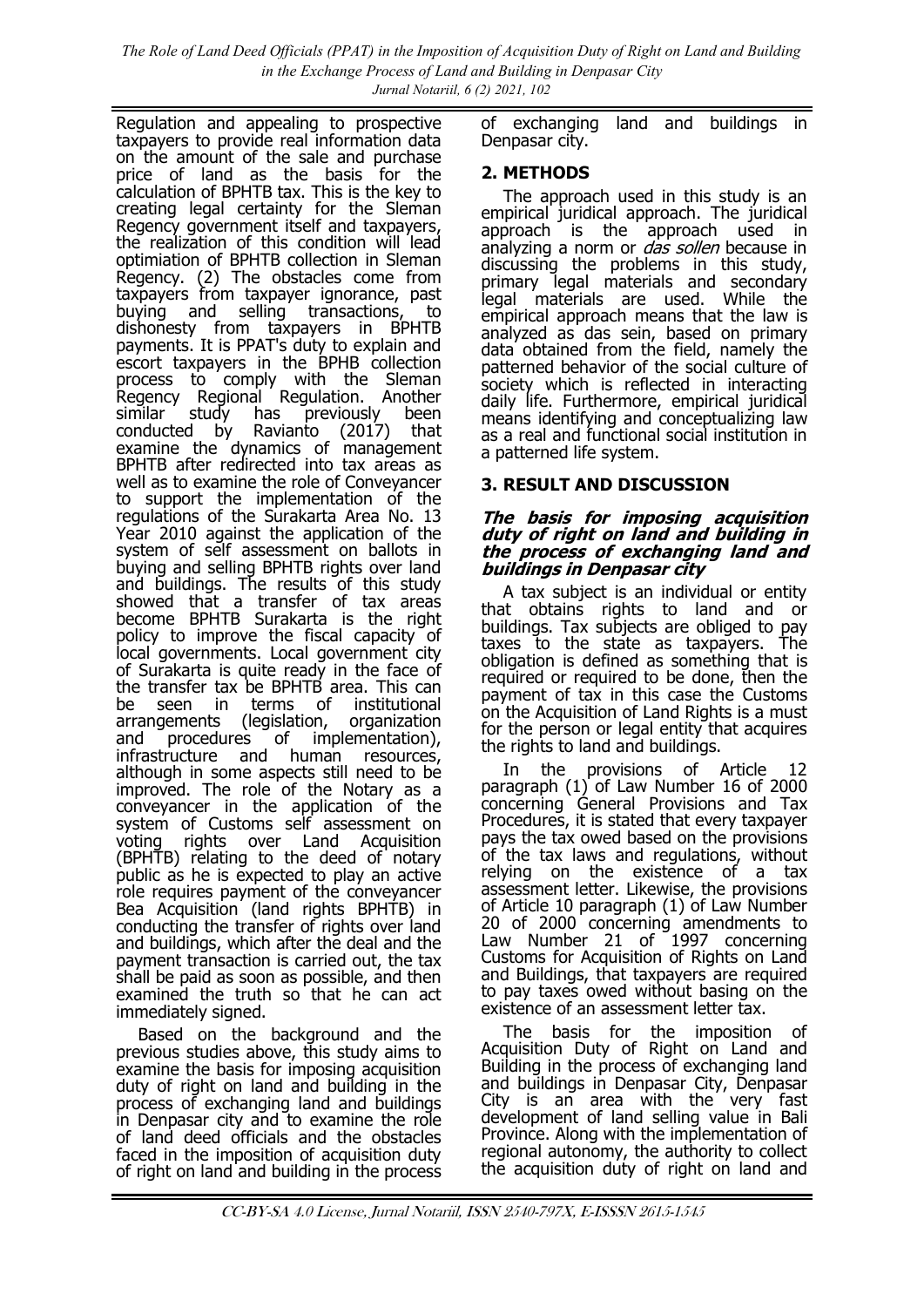building is delegated to the Regional Government in accordance with Law No. 28 of 2009 on regional taxes and regional levies. The Acquisition Duty of Right on Land and Building as part of the source of regional income is imposed not only at the time of sale and purchase, but also on any acquisition of land and building rights, such as in legal events of exchange, grants, inheritance, land entry into the company and others. To explore Acquisition Duty of Right on Land and Building as part of regional income more optimally, regulations relating to acquisition duty of right on land and building are made, including Article 3 paragraph (2), which states that the object of the tax is the acquisition of land and or building rights. Acquisition of rights to land and/or buildings. Article 3 paragraph (3) states that the rights to land and buildings as referred to in paragraph (2) include: property rights, business use rights, building use rights, use rights, ownership rights to flat units, and management rights. Article 4 states that the object of tax which is not subject to a duty on the acquisition of land and building rights is the object of the tax obtained. Article 5, which states that the tax subject is an individual or entity that acquires land and/ or building rights. Article 6, which states that the taxpayer is an individual or entity that acquires land and/or building rights. Article 7, which states on the basis of tax imposition. Article 8, which states that the amount of NPOPTKP is set at Rp 60,000,000.00 (sixty million rupiahs) for each taxpayer. Specifically for the acquisition of rights to land and/or buildings that are still in a blood family relationship in a straight lineage one degree up or one degree down by granting a will including husband or wife, the NPOPTKP is set at Rp. 300,000,000.00 (three hundred million rupiahs). Article 9, which states that the tax rate is set at 5% (five percent), specifically for inheritance and testamentary grants are set at 2.5% (two and a half percent). Article 10 states that the principal amount of tax payable is calculated by multiplying the tax rate by the market value after deducting the NPOPTKP. Article 13 paragraph (3), which states that the SSPD must be filled out clearly, correctly and completely and signed by the taxpayer. l. Article 29 paragraph (2), states that SSPD research is carried out. Article 31 paragraph (1), states that the Land Deed Author/Notary can only sign the deed of transfer of rights to land and/or buildings after the taxpayer

submits proof of tax payment in the form of SSPD. Article 32 paragraph (1) states that Land Deed Official (PPAT) or Notary and the head of the office in charge of state auction services report the making of the deed or minutes of the auction of the acquisition of land and/or building rights to the Regent no later than the 10 (ten) month. next. Article 33 paragraph (1), states that the Land Deed/Notary Official and the head of the office in charge of state auctions, who violate the provisions of Article 31 paragraph (1) are subject to administrative sanctions in the form of a fine of Rp. 7,500,000.00 (Seven million five hundred thousand rupiahs) for each violation. Article 33 paragraph (2) states that the Land Deed Maker/Notary Officer who violates the provisions in Article 32 paragraph (1) is subject to administrative sanctions in the form of a fine of Rp. 250,000.00 (Two hundred and fifty thousand rupiah). Article 36 paragraph (1) states that a taxpayer who due to negligence does not submit the SSPD or fills in incorrectly or incompletely or attaches incorrect information so that it is detrimental to regional finances can be punished with imprisonment for a maximum of one year or a fine of a maximum of two years. times the amount of tax owed that is not or underpaid. Article 36 paragraph (2) states that a taxpayer who due to negligence does not submit the SSPD or fills in incorrectly or incompletely or attaches incorrect information so that it is detrimental to regional finances can be punished with imprisonment for a maximum of two years or a fine of not more than two years. four times the amount of tax owed which is not or underpaid.

#### **The role of Land Deed Officials (PPAT) and the obstacles faced in the imposition of acquisition duty of right on land and building in the process of exchanging land and buildings in Denpasar City**

Land Deed Officials also have an important role in the imposition of acquisition duty of right on land and building. Because in making the deed as evidence of the transfer of rights to land and or buildings before the Land Deed Making Officer, a Payment Certificate for the Acquisition of Land and or Building Rights is required. If the appears has not paid the Customs for the Acquisition of Rights on Land and or Buildings, then the Land Deed Official (*PPAT*) cannot act to sign the deed of transfer of land rights.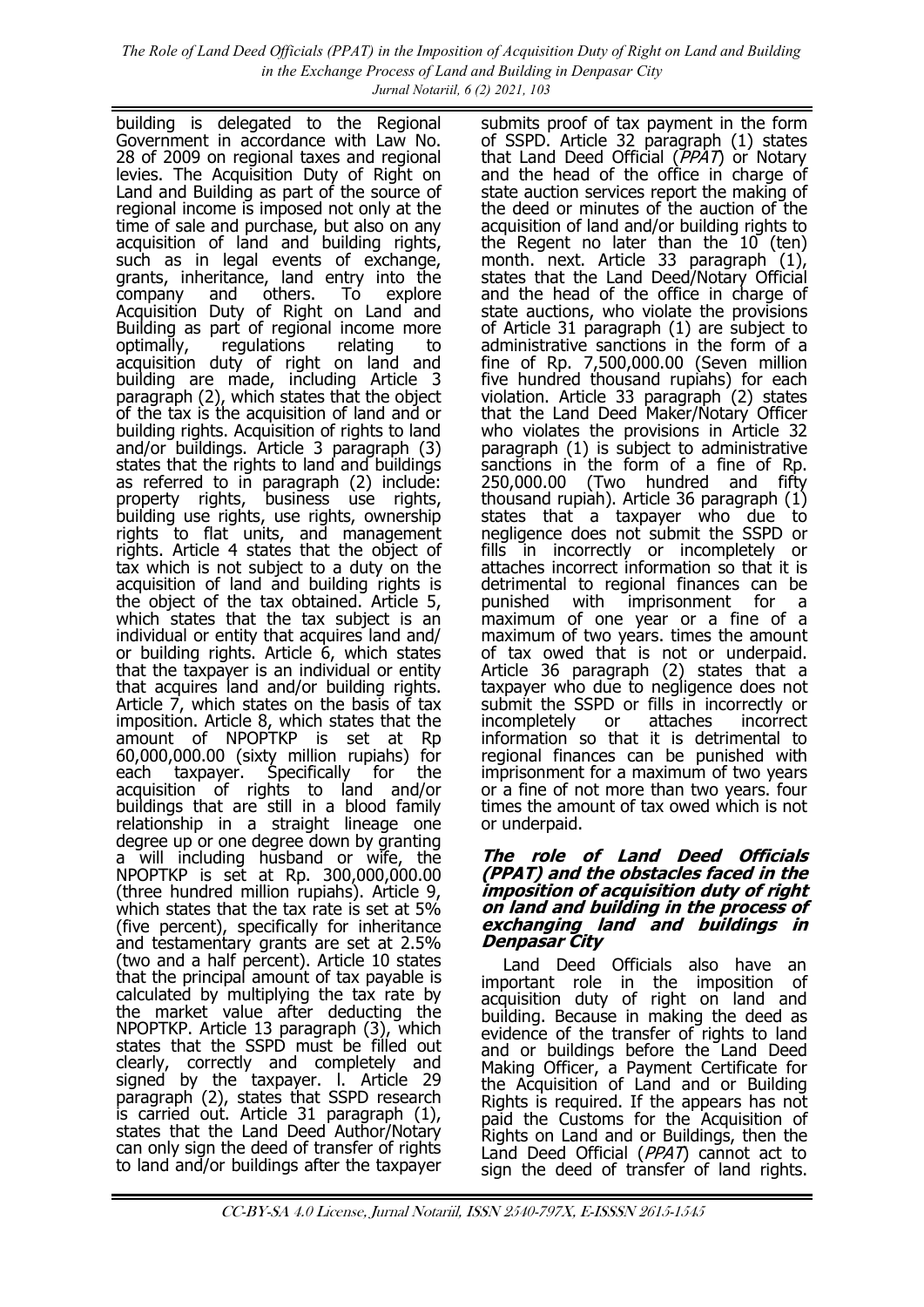*The Role of Land Deed Officials (PPAT) in the Imposition of Acquisition Duty of Right on Land and Building in the Exchange Process of Land and Building in Denpasar City Jurnal Notariil, 6 (2) 2021, 104*

This is because the Customs for the Acquisition of Rights on Land and or Buildings is one of the requirements that must be met first by the Taxpayer (WP) before the Land Deed Official  $(\overrightarrow{PPAT})$ makes the deed and signs it.

The formal requirements for the validity of an exchange of land rights are related to the necessity of having a PPAT Deed (Deed of Exchange) for the purpose of registering the transfer of land rights at the local Land Office as referred to in Article 37 paragraph (1) PP No. 24 of 1997 the PPAT Deed (Deed of Exchange) serves to prove that the parties concerned have exchanged land rights. The Land Office must refuse to register the transfer of land rights if the legal act of transferring land rights carried out by the parties is not proven by the PPAT Deed. However, in certain circumstances as referred to in Article 37 paragraph (2) PP No. 24 of 1997, the Head of the Land Office can register the transfer of land rights even though it is not proven by the PPAT Deed.

A land Deed Official (PPAT) is a position and any position in this country have its own authority. Every authority must have a legal basis. The authority must be based on the existing legal provisions so that the authority is a legitimate authority. Therefore, the authority of any office must be clear and firm in the laws and regulations governing the official or position.

In the acquisition duty of right on land and building payment, there is still an acquisition duty of right on land and building payment counter at the Bank that closes prematurely. So that taxpayers have difficulty paying taxes. Another action that can be taken by local governments to address this problem is the need to expand the acquisition duty of rights on land and building payment points. In practice, the SSB Form does not include the address column for the acquisition duty of right on land and building object and the certificate number, so that KPPBB officials have difficulty in matching acquisition duty of right on land and building data. In this case, the role of the relevant agency that issues the SSB is to be more thorough in making or issuing documents related to taxation. In addition, there is a Land Deed Official (PPAT) who has not submitted transaction reports on the acquisition of rights to land and or buildings. Land Deed Official (PPAT) who do not submit these reports should be dealt with firmly in accordance with

applicable regulations because if this continues, it will hamper the implementation of acquisition duty of right on land and building collection.

Obstacles in the Imposition of Duties on the acquisition duty of right on land and building for Taxpayers, especially the obligation to pay the acquisition duty of right on land and building owed arising from the legal act of exchange. The Land Deed Official (PPAT) will only make and sign the deed of exchange if the acquisition duty of right on land and building owed has been paid or repaid and the Taxpayer shows proof of payment of the acquisition duty of right on land and building to Land Deed Official (PPAT). In practice, Land Deed Official  $(PPAT)$  faces several obstacles, both when the imposition of acquisition duty of right on land and building in the exchange process takes place and the obstacles that exist when in the legal act of exchange itself.

# **4. CONCLUSION**

Based on the results described above, it can be concluded that 1) the imposition of Customs on the acquisition duty of right on land and building in the exchange process in Denpasar City is applied with the provisions of Law Number 28 of 2009 concerning Regional Taxes and Regional Levies calculated based on market value, then the Denpasar city government<br>through Denpasar City Regional Denpasar City Regional Regulations Number 1 of 2016 concerning Amendments to Regional Regulation Number 7 of 2010 concerning acquisition duty of right on land and building which equates exchange with other transactions, such as buying and selling, on the grounds that the exchange is included in the transfer of rights so that the tax imposition is calculated based on the market value. Meanwhile, the reality on the ground is that the community strongly objected and many cancelled exchange transactions. 2) A land Deed Official  $(PPAT)$  has a role in making the Deed of Exchange and in collecting acquisition duty of right on land and building in the process of exchanging the duties and authorities of the Land Deed Official (PPAT), namely assisting taxpayers in legal acts of exchange in the process of transferring rights to land and/ or buildings from the exchange provider to exchange recipients in accordance with Government Regulation Number 24 of 2016 concerning Amendments to Government Regulation Number 37 of 1998 concerning Position Regulations for Land Deed Maker Officials.